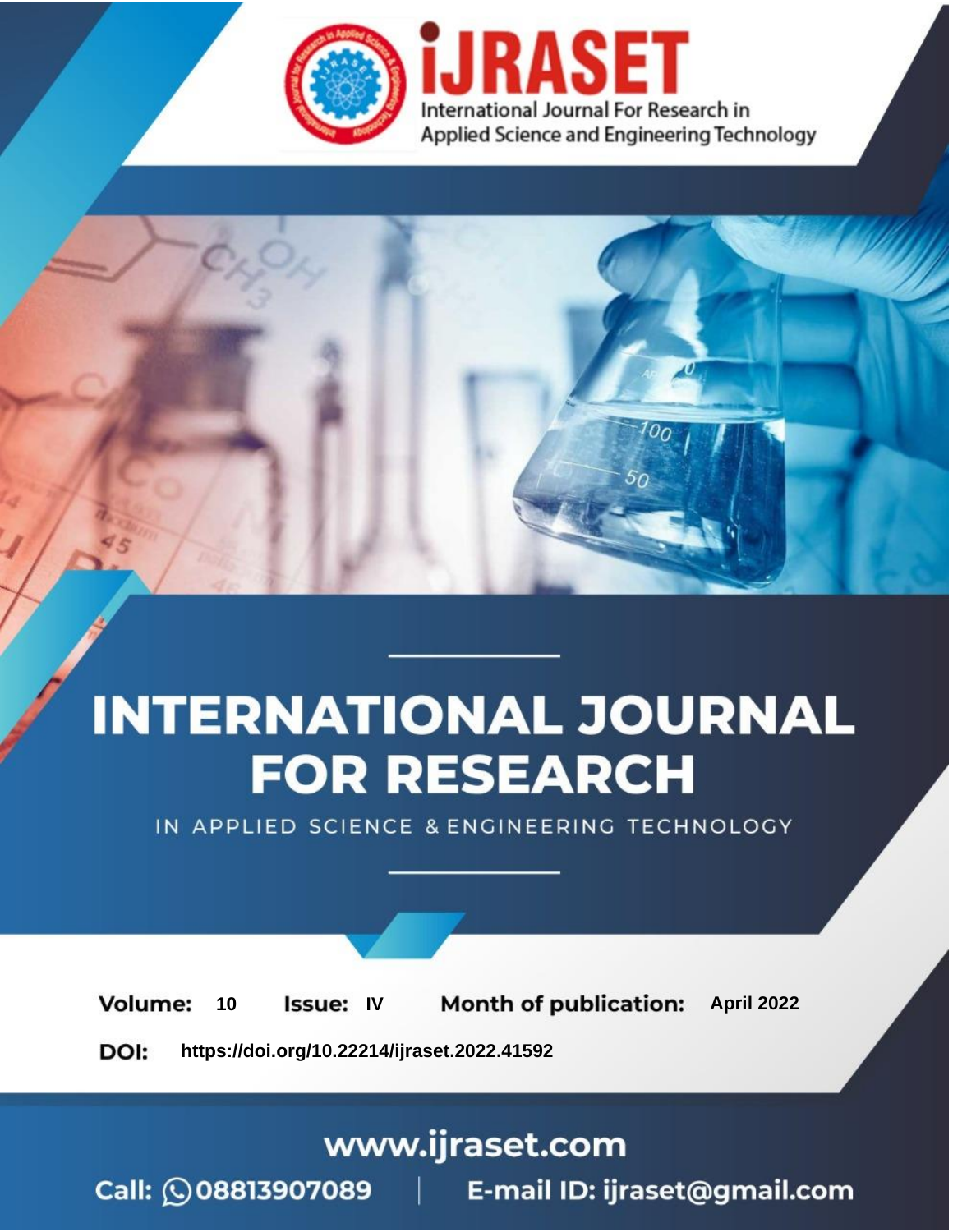### **Writer-Independent Offline Signature Verification Using Deep Learning**

Mohammed Roshan Ahmed $^1$ , Mohamed Nouman $^2$ , Mohith C Shekar $^3$ , Manoj L M $^4$ , Natesh M $^5$ *1, 2, 3, 4, 5Vidyavardhaka College Of Engineering*

*Abstract: The signature of humans is an important feature in the field of biometrics. It is used as an authentication tool especially in the banking sector because all humans have a distinct signature and each signature has its features. So human signature is used to recognize a person. There has been a fair amount of work done in the field of handwritten signature verification but still, the problem is unsolved. The main intent of signature verification is to distinguish whether the signature is genuine or forged. The signature verification can be offline or online. This is a tedious task, principally in the case of offline because the dynamic information of the signature is not available. A brief survey of various offline signature authentication methods and recent advancements in the field has been represented in this paper.*

*Keywords: Feature extraction, Neural Network, Offline Signature verification, Preprocessing, Writer-independent.*

#### **I. INTRODUCTION**

The field of biometrics is widely used for authentication purposes. There are numerous biometric authentication methods but the handwritten signature is still used in today's life. Therefore, it is predominant to make sure that the signature done is forged or a genuine signature. This authentication problem has attracted researchers to focus on handwritten signature verification. Research in signature verification is mainly bisected into two categories: offline and online signature verification. In the case of online, the Signature is taken through input devices such as phones, iPad, tablets, and other mobile application devices, hence the dynamic information of the signature can be extracted such as the position of the pen, pressure applied, inclination, and other information. In the case of offline signature verification, the signature is acquired by scanning the document in which the signature has been done and we get a digital image [21][4].

The main obstacle in offline signature verification is the high intrapersonal variability of a person. In other words, the same person cannot sign his signature the same the second time [25]. This problem makes handwritten signatures different from other biometrics and increases the complexity of offline signature verification. To tackle this problem many methods and models were proposed but due to lack of insufficient data, many models have failed in signature verification [24]. The methods of signature verification can be dissected into two types: Writer-Dependent (WD) and Writer-Independent (WI). In the WD method, a large number of samples is taken from the user to train the model. In WD system has to be trained for every user and it depends on the number of samples collected from each individual. In reality, it's impractical to collect a huge number of samples from an individual [4]. In the WI method, a few samples are taken from the user and there is only one model for all the writers, and a model trained for a specific set of users can be mapped to all the writers [12].

The performance of the biometric system depends on the variations namely inter-class variation and intra-class variation [13]. Intraclass variation is observed between multiple observations of an individual sample whereas inter-class variation is the variation between images that have different class labels. The main challenge of signature verification arises when there is high intrapersonnel variability [22]. Compared to iris, fingerprint, and other biometrics, signature shows variation between samples. If a sample has high intra-class variability and low inter-class variability, it becomes easier for the forgers to imitate the genuine sample. This issue usually arises in skilled forgery where a person practices imitating a particular user's signature. Hence skilled forgeries resemble genuine signatures to a great extent [9].

#### **II. PROBLEM STATEMENT**

Signature verifications are a crucial task in many organizations such as banks, governments offices, corporate sectors, etc. But, due to the involvement of a large number of documents this task is now becoming a tedious job. To overcome this, this paper proposes a signature verification approach using deep neural networks. Further, It utilizes a writer-independent approach where it demands less user signature dataset to make a robust model. Also, the proposed method uses the offline signatures present in the paper for verification.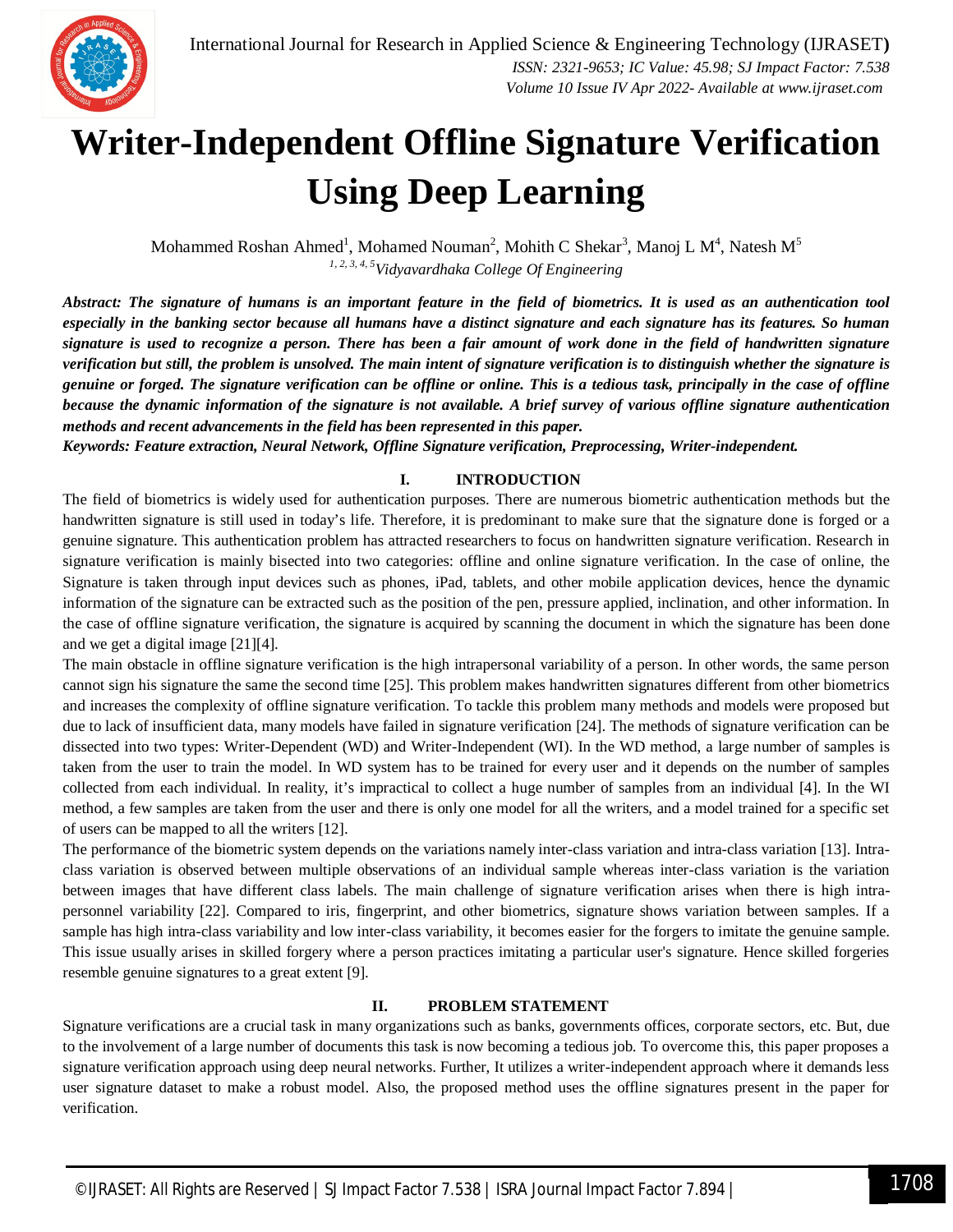

International Journal for Research in Applied Science & Engineering Technology (IJRASET**)**

 *ISSN: 2321-9653; IC Value: 45.98; SJ Impact Factor: 7.538 Volume 10 Issue IV Apr 2022- Available at www.ijraset.com*

#### **III. LITERATURE SURVEY**

#### *A. Pre-processing*

Since signature verification is a pattern recognition problem, pre-processing plays a major role. The main aim of this step is to make signatures standard, this eventually increases the accuracy of the model. Various steps that are incorporated with pre-processing are:

- *1) Noise Removal:* Due to various acquisitional methods, scanned signatures often contain noises. S. Banerjee et al. [1] proposed the Gaussian noise detection scheme. It makes use of a four-directional noise detection scheme for the removal of noise from the image. Salt and pepper noise generated during the image acquisition phase can be eliminated using the median filter by running it through a filter mask of size 3x3 or 5x5 [2,3]. Avola et al. [4] presented the removal of the background noise by first inverting the grayscale pixel followed by setting an empirical threshold value. This keeps only the signature pattern, by removing the noises.
- *2) Binarization:* To make the feature extraction easier, black and white images are obtained from the given input color image. This converts all the random pixel values to 1 or 0. DeepOtsu [6] algorithm makes use of an iterative deep learning framework, to produce the binarized image. The output obtained from the CNN is fed iteratively into the network for fining tuning. [6] proposed an approach of generating three grayscale images from the input image based on the Laplacian zero-crossing concept. Then ordinal structure fuzzy module is used to evaluate these three images to pick the best one.
- *3) Thinning:* To reduce the influence of thickness differences of the pen, thinning operation is performed. Morphological operations are performed to make the given signature thin [7]. The various steps involved in morphological operations for thinning and closing are discussed in [3].
- *4) Normalization:* To get reasonable results from the models it is necessary to have all the images of the same size, this is achieved through normalization. Normalization can be performed by resizing all the images to a specific dimension such as  $256 \times 256$  [3].

#### *B. Feature extraction*

Extracting the crucial features from the given image plays a critical role in discriminating between genuine and forged signatures. The extracted features can be mainly classified into two types they are global and local features. Global features extraction considers the image as a whole to generalize the entire signature. Whereas local features extraction considers the signature images as patches by computing the multiple points. Debanshu Banerjee et al. [8] investigated the extraction of features present in the signature by first converting it into the corresponding signal. A binary variant meta-heuristic method called Red Deer Algorithm is used for feature extraction. Jain. A et al. [2] proposed the method of harnessing geometrical features of the signature using an artificial neural network. It derives a total of two global features and eight local features from the given signature image. Avola. D [4] proposed the R-SigNet and Li Liu et al. [11] Mutual Signature DenseNet (MSDN) architecture to automatically extract the features present in the given signature. It reduces the feature space by making use of a relaxed loss based on the multi-task approach. The proposed method utilizes fewer parameters to train the model, thereby leading to smaller feature space and reduced training time. Sharif. M et al. [3] investigated the extraction of global and local features through vertical and horizontal splitting. Geometric centers are computed to extract features through vertical splitting. Similarly, geometric centers of the top half and bottom half are computed to extract features through horizontal splitting. Finally, a Genetic algorithm is used to obtain the finest set of features among the extracted.

#### *C. Approaches for Verification*

Parcham. E et al. [12] proposed the amalgamation of Capsule Neural Networks (CapsNet) and CNN called CBCapsNet for feature extraction. This has the advantage of reducing the number of layers and parameters of the network and adds the capability of detecting the spatial changes in the component. A novel training model allows the network to be trained by twin images simultaneously by utilizing only one branch of the network layer, this eventually reduces the model size. Lu. X et al. [13] presented the cut and compare network. A pair of input images are first segmented using the Spatial Transformer Network (STN). Obtained two signature regions are contrasted with the help of the Attentive Recurrent Comparator (ARC). Distances are fused by making use of an adaptive distance fusion module. It also addresses the issue of intrapersonal variability by training the network using smoothed double-margin loss. Jain. A et al. [14] investigated the usage of a shallow convolution neural network (sCNN) to acquire the features automatically present in the given signature. Features extracted from the sCNN are fed into the SoftMax classifier to distinguish the signature. The proposed sCNN has fewer parameters and network layers, hence it takes less time to train the model. Ruiz. V et al. [16] presented the usage of the Siamese neural network (SNN) for the classification of the signature. On-demand artificial signatures are produced during the training phase using the compositional method. Then the combination of generated synthetic and original signatures is used to train the SNN.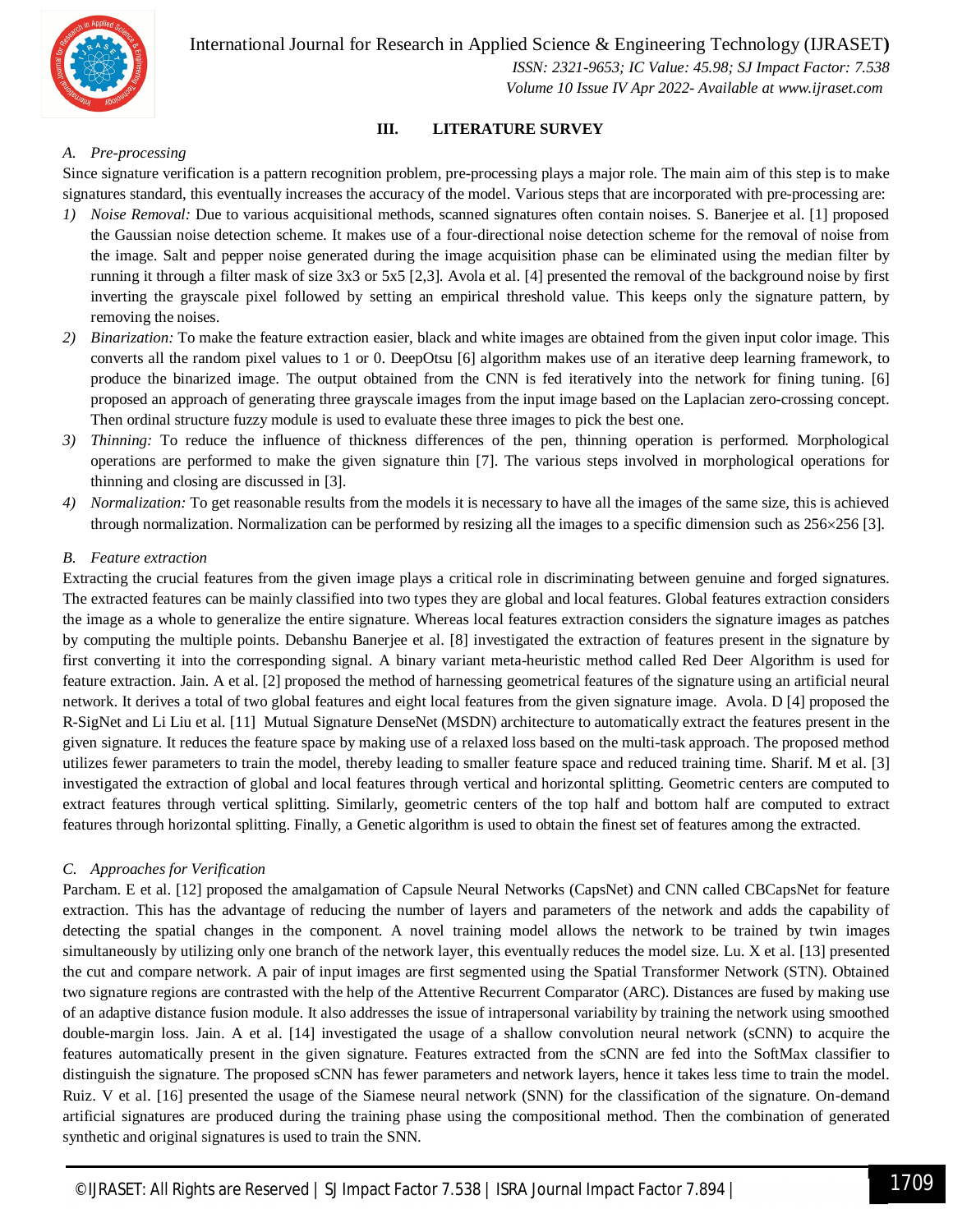

#### International Journal for Research in Applied Science & Engineering Technology (IJRASET**)**  *ISSN: 2321-9653; IC Value: 45.98; SJ Impact Factor: 7.538*

 *Volume 10 Issue IV Apr 2022- Available at www.ijraset.com*

Batool. F. E et al. [17] proposed the signature classification through distance measure. The features are extracted by calculating the eight geometrical features and twenty-two Gray Level Co-occurrences Matrix (GLCM). The obtained features are fused using the high priority index feature (HPFI). To select the optimal feature skewness-kurtosis controlled PCA (SKcPCA) is used. And finally, classification is made using the support vector machine. Shivashankar. S et al. [18] investigated the usage of the Galois field operator to obtain the texture representation of the signature image. At first, the histogram is constructed, and it is normalized using the Galois field operator. Then the derived bin values are used as the features of the signature and fed into K-NN for the classification. Agrawal. P et al. [20] proposed the automatic verification of bank cheques using deep learning and image processing. OCR was used to identify the typographic character, and CNN was used to identify handwritten digits and signatures. Scale Invariant Feature Transform (SIFT) is used to obtain the best features among the obtained. Finally, SVM is used for classification.

#### *D. Comparative analysis*

Table 1 provides the comparative analysis of the Feature and Data augmentation method, Classifier, Equal Error Rate (ERR), False Rejection Rate (FRR), and False Acceptance Rate (FAR).

| Table 1 Comparative analysis       |                            |                |      |            |       |
|------------------------------------|----------------------------|----------------|------|------------|-------|
| Author                             | Feature and Data           | Classifier     | ERR  | <b>FRR</b> | FAR   |
|                                    | augmentation method        |                |      |            |       |
| Parcham. E et al. (2021) [12]      | CBCapsNet                  | ANN with only  | ÷,   | 9.45       | 8.81  |
|                                    |                            | one branch     |      |            |       |
| Lu. X et al. $(2021)$ [13]         | <b>Spatial Transformer</b> | Attentive      | 22.2 | 22.24      | 22.24 |
|                                    | <b>Network</b>             | Recurrent      |      |            |       |
|                                    |                            | Comparator     |      |            |       |
| Jain. A et al. (2021) [14]         | Shallow convolution        | SoftMax        | 1.01 |            |       |
|                                    | neural network             | classifier     |      |            |       |
| Yapici et al. (2021) [15]          | Cycle-GAN and Caps-        | CNN - VGG16,   | 22.9 | 28.56      | 7.66  |
|                                    | <b>Net</b>                 | VGG19,         |      |            |       |
|                                    |                            | ResNet50, and  |      |            |       |
|                                    |                            | DenseNet121    |      |            |       |
| Ruiz. V et al. (2020) [16]         | Siamese CNN                | Siamese CNN    | 4.9  |            |       |
| Batool. F. E et al. (2020) [17]    | Gray Level Co-             | Support vector | 8.36 | 10         | 9.99  |
|                                    | occurrences Matrix         | machine        |      |            |       |
| Shivashankar. S et al. (2021) [18] | Galois field operator      | K-NN           | 0.49 | 0.94       | 0.25  |
| Agrawal. P et al. (2021) [20]      | OCR, SIFT, and CNN         | <b>SVM</b>     |      |            |       |
| Huan Li et al. (2021) [19]         | Modified VGG net           | Adversarial    | 9.77 | 7.58       | 11.78 |
|                                    |                            | Variation      |      |            |       |
|                                    |                            | <b>Network</b> |      |            |       |

|  | Table 1 Comparative analysis |  |
|--|------------------------------|--|
|  |                              |  |

#### **IV. METHODOLOGY**

In this approach, the signature of the user is classified as a genuine or forged signature by comparing it with the original signature. There will be the following section in the system.

- *1)* Training Phase
	- o Pre-processing
	- o Feature extraction
	- o Training the Siamese model using contrastive loss
- *2)* Testing Phase
	- o Input the test signature and the original signature to the model
	- o Model output the similarity score
	- o Use threshold for classification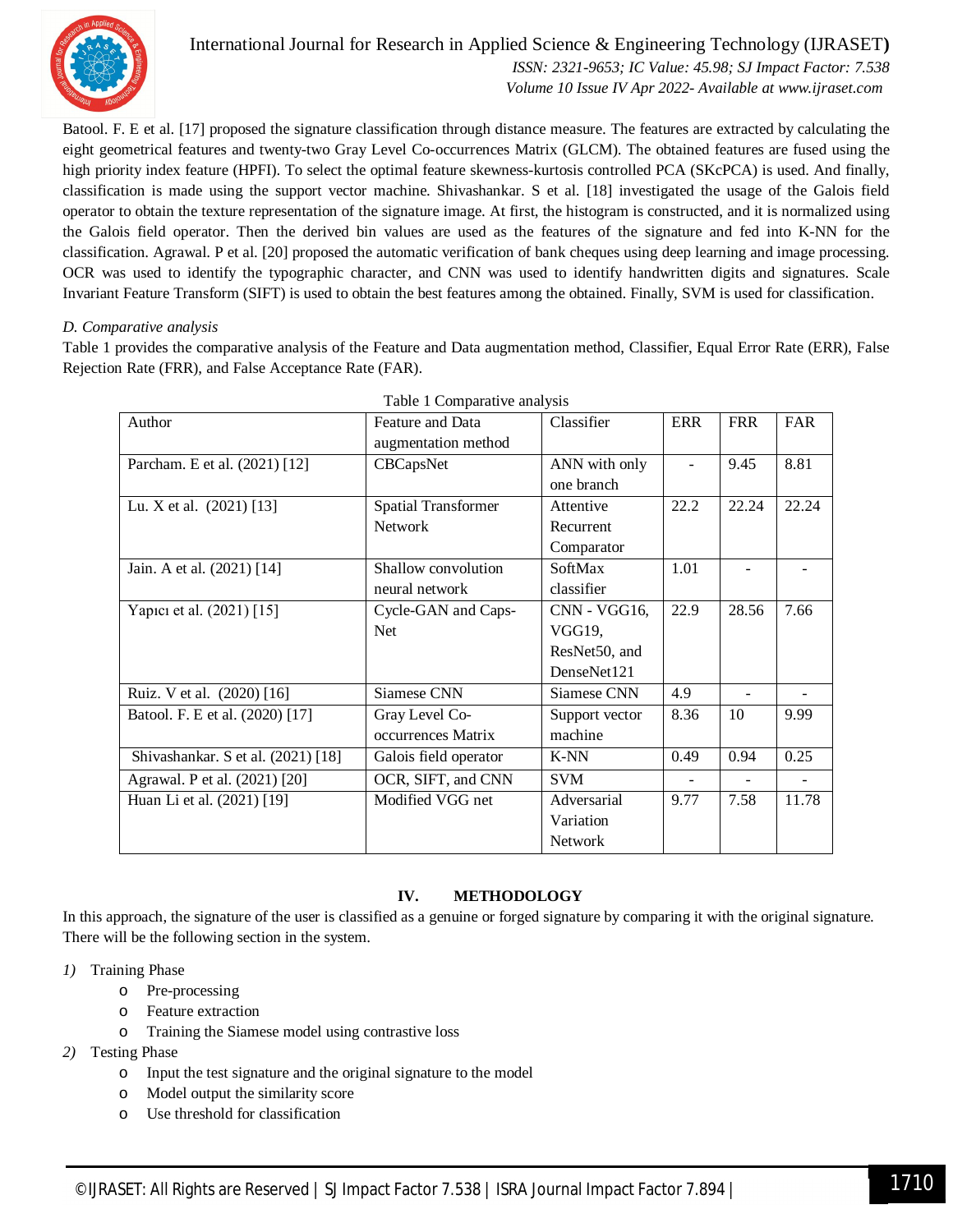

#### International Journal for Research in Applied Science & Engineering Technology (IJRASET**)**  *ISSN: 2321-9653; IC Value: 45.98; SJ Impact Factor: 7.538*

 *Volume 10 Issue IV Apr 2022- Available at www.ijraset.com*

#### *A. System Description*

Figure 1.1 illustrates the proposed system's methodology or system flow diagram. During the training phase, the training data is first Pre-processed which involves Noise removal, segmentation, and normalization. Noise removal involves the removal of noise such as salt and pepper noise. Segmentation is performed using otsu's segmentation. Normalization is performed by dividing it by the maximum pixel value. Then the inversion is performed by taking the difference from the maximum value. Then Pre-Processed data is subjected to feature extraction which involves the usage of Pre-built architecture such as ResNet, AlexNet, and Xception. Finally, the last phase of the training phase is a classification which is done by Siamese Neural Network. Siamese Neural Network is a neural network that has two or more identical subnetworks having the same weights and parameters. Parameter updating is simultaneously done across both the subnetworks that are used to learn the similarity between the inputs by comparing their features. We are using contrastive loss during training and different metrics such as Euclidean distance, cosine distance, etc to find similarity scores.



Figure 1.1 System flow diagram

During the testing phase, the test signature is fed to the pre-trained model that compares the test signature with the original signature and shows the similarity score between them.

#### **V. CONCLUSION**

In this paper, we have presented the existing offline signature authentication methods and the advancement in the field of signature verification. Various approaches have been proposed such as CBCapsNet, STN, sCNN, Cycle-GAN, Caps-Net, and SNN, etc but still, the accuracy needs to be improved. The accuracy obtained from the existing models is not sky-high and more research on offline signature verification is required. In today's time forging a signature can be done fluently, therefore it is necessary to build an accurate model to discriminate between forged and genuine signatures. Future work may include improving the accuracy which can be done by proper image preprocessing and a combination of existing models.

#### **VI. FUTURE SCOPE**

The proposed system with some advancements can be extended for automatic verification of checks in the banking system and registration offices. The proposed system can be combined with other domains such as Blockchain for high security, IoT, etc. Future work can design a system that is a combination of online and offline verification systems. Future work may also aim to develop advanced and sophisticated models for pre-processing and feature extraction which eventually increases the accuracy of the overall system.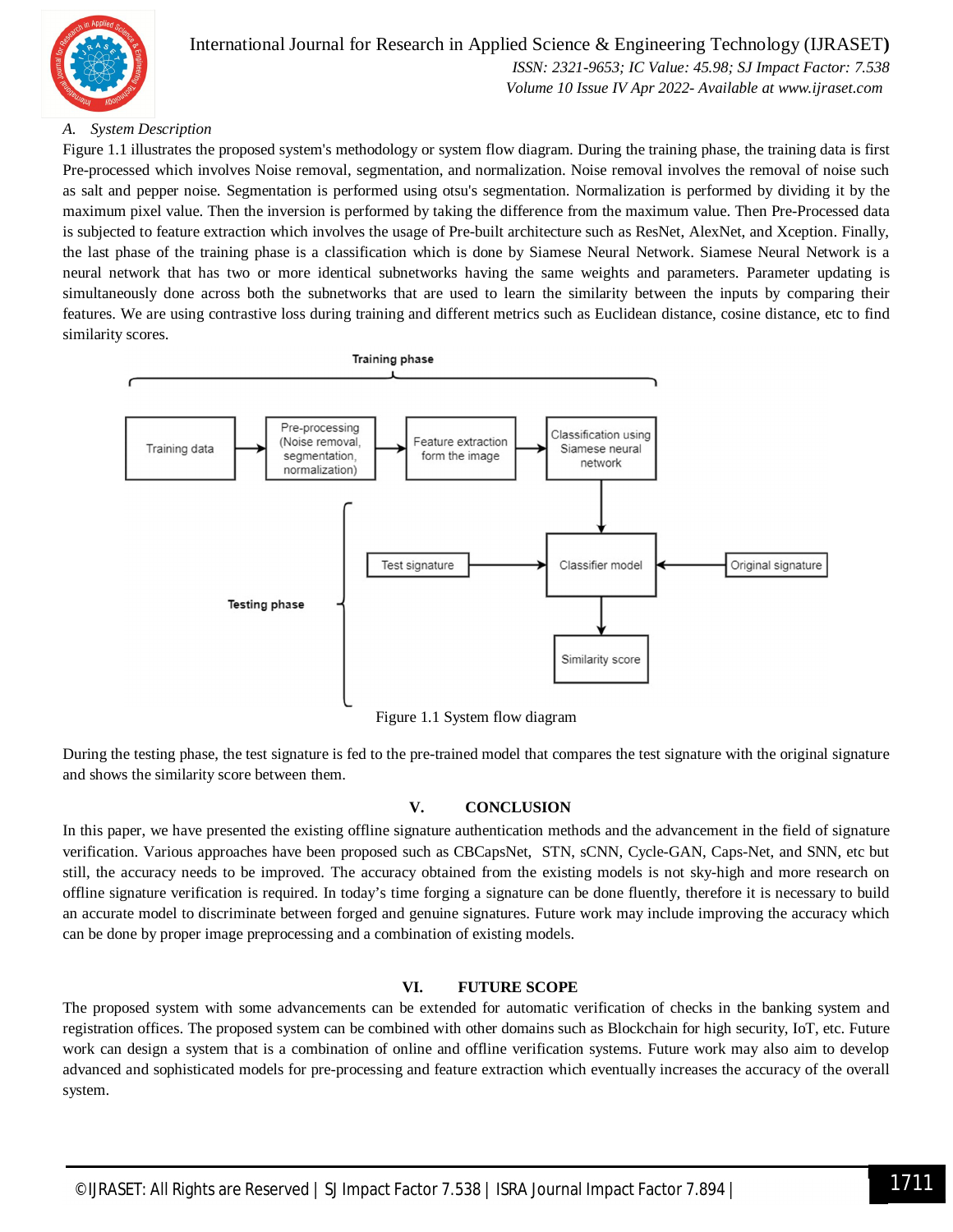International Journal for Research in Applied Science & Engineering Technology (IJRASET**)**



 *ISSN: 2321-9653; IC Value: 45.98; SJ Impact Factor: 7.538*

 *Volume 10 Issue IV Apr 2022- Available at www.ijraset.com*

#### **REFERENCES**

- [1] Banerjee, S., Bandyopadhyay, A., Bag, R., & Das, A. (2020). Four-directional detection-based gaussian noise removal. In Computational Advancement in Communication Circuits and Systems (pp. 269-278). Springer, Singapore.
- [2] Jain, A., Singh, S. K., & Singh, K. P. (2021). Signature verification using geometrical features and artificial neural network classifier. Neural Computing and Applications, 33(12), 6999-7010.
- [3] Sharif, M., Khan, M. A., Faisal, M., Yasmin, M., & Fernandes, S. L. (2020). A framework for offline signature verification system: Best features selection approach. Pattern Recognition Letters, 139, 50-59.
- [4] Avola, D., Bigdello, M. J., Cinque, L., Fagioli, A., & Marini, M. R. (2021). R-SigNet: Reduced space writer-independent feature learning for offline writerdependent signature verification. Pattern Recognition Letters, 150, 189-196.
- [5] He, S., & Schomaker, L. (2019). DeepOtsu: Document enhancement and binarization using iterative deep learning. Pattern recognition, 91, 379-390.
- [6] Abdulfattah, G. M., Ahmad, M. N., & Asaad, R. R. (2018). A RELIABLE BINARIZATION METHOD FOR OFFLINE SIGNATURE SYSTEM BASED ON UNIQUE SIGNER'S PROFILE. INTERNATIONAL JOURNAL OF INNOVATIVE COMPUTING INFORMATION AND CONTROL, 14(2), 573-586.
- [7] Jindal, U., Dalal, S., & Dahiya, N. (2018). A combine approach of preprocessing in integrated signature verification (ISV). International Journal of Engineering & Technology, 7(1.2), 155-159.
- [8] Banerjee, D., Chatterjee, B., Bhowal, P., Bhattacharyya, T., Malakar, S., & Sarkar, R. (2021). A new wrapper feature selection method for language-invariant offline signature verification. Expert Systems with Applications, 186, 115756.
- [9] Wei, W., Ke, Q., Połap, D., & Woźniak, M. (2021). Spline interpolation and deep neural networks as feature extractors for signature verification purposes. IEEE Internet of Things Journal.
- [10] Dey, S., Dutta, A., Toledo, J. I., Ghosh, S. K., Lladós, J., & Pal, U. (2017). Signet: Convolutional siamese network for writer independent offline signature verification. arXiv preprint arXiv:1707.02131.
- [11] Liu, L., Huang, L., Yin, F., & Chen, Y. (2021). Offline signature verification using a region based deep metric learning network. Pattern Recognition, 118, 108009.
- [12] Parcham, E., Ilbeygi, M., & Amini, M. (2021). CBCapsNet: A novel writer-independent offline signature verification model using a CNN-based architecture and capsule neural networks. Expert Systems with Applications, 185, 115649.
- [13] Lu, X., Huang, L., & Yin, F. (2021, January). Cut and Compare: End-to-end Offline Signature Verification Network. In 2020 25th International Conference on Pattern Recognition (ICPR) (pp. 3589-3596). IEEE.
- [14] Jain, A., Singh, S. K., & Singh, K. P. (2020). Handwritten signature verification using shallow convolutional neural network. Multimedia Tools and Applications, 79(27), 19993-20018.
- [15] Yapıcı, M. M., Tekerek, A., & Topaloğlu, N. (2021). Deep learning-based data augmentation method and signature verification system for offline handwritten signature. Pattern Analysis and Applications, 24(1), 165-179.
- [16] Ruiz, V., Linares, I., Sanchez, A., & Velez, J. F. (2020). Off-line handwritten signature verification using compositional synthetic generation of signatures and Siamese Neural Networks. Neurocomputing, 374, 30-41.
- [17] Batool, F. E., Attique, M., Sharif, M., Javed, K., Nazir, M., Abbasi, A. A., ... & Riaz, N. (2020). Offline signature verification system: a novel technique of fusion of GLCM and geometric features using SVM. Multimedia Tools and Applications, 1-20.
- [18] Shivashankar, S., Kudari, M., & Hiremath, S. P. (2021). Offline Signature Verification Using Galois Field-Based Texture Representation. In Data Science (pp. 269-278). Springer, Singapore.
- [19] Li, H., Wei, P., & Hu, P. (2021). AVN: An Adversarial Variation Network Model for Handwritten Signature Verification. IEEE Transactions on Multimedia.
- [20] Agrawal, P., Chaudhary, D., Madaan, V., Zabrovskiy, A., Prodan, R., Kimovski, D., & Timmerer, C. (2021). Automated bank cheque verification using image processing and deep learning methods. Multimedia Tools and Applications, 80(4), 5319-5350.
- [21] Hafemann, Luiz G., Robert Sabourin, and Luiz S. Oliveira. "Writer-independent feature learning for offline signature verification using deep convolutional neural networks." 2016 international joint conference on neural networks (IJCNN). IEEE, 2016.
- [22] Zhang, Zehua, Xiangqian Liu, and Yan Cui. "Multi-phase offline signature verification system using deep convolutional generative adversarial networks." 2016 9th international Symposium on Computational Intelligence and Design (ISCID). Vol. 2. IEEE, 2016.
- [23] Zois, Elias N., Alex Alexandridis, and George Economou. "Writer independent offline signature verification based on asymmetric pixel relations and unrelated training-testing datasets." Expert Systems with Applications 125 (2019): 14-32.
- [24] Ayan E, Ünver HM (2018) Data augmentation importance for Classification of skin lesions via deep learning. In: 2018 Electric Electronics, computer science, biomedical engineerings' meeting (EBBT).
- [25] Maruyama, T. M., Oliveira, L. S., Britto, A. S., & Sabourin, R. (2020). Intrapersonal parameter optimization for offline handwritten signature augmentation. IEEE Transactions on Information Forensics and Security, 16, 1335-1350.